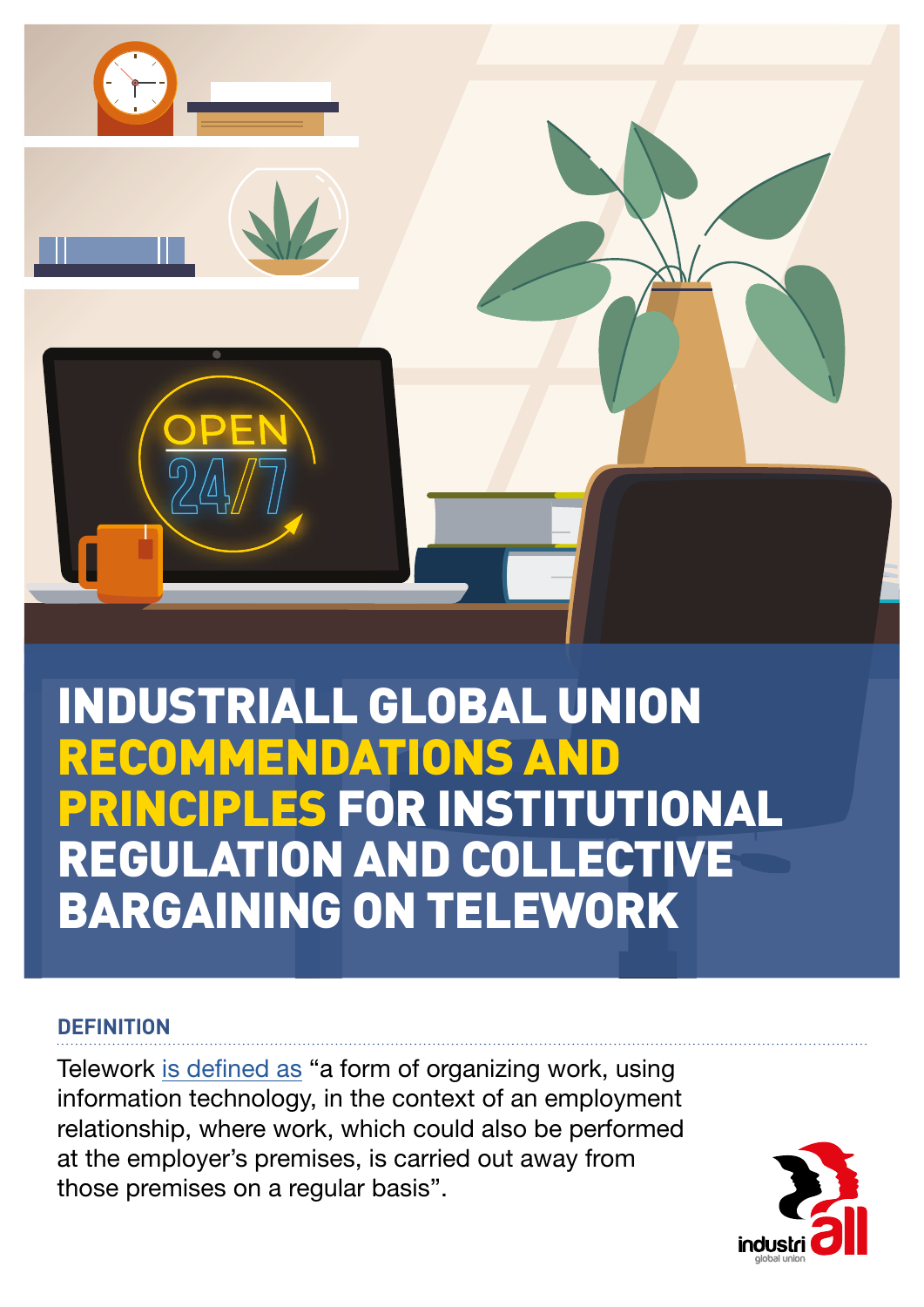

#### **CONTEXT**

Telework has been a feature of working life for some time. For instance, in 2015 in manufacturing, around 25 per cent of OECD country workers were reported to telework at least some of the time. This change is part of the broader digital transformation under way in our industries. The Covid-19 crisis dramatically accelerated this trend, with a massive and sudden shift to teleworking as a way to break contamination chains and maintain social distancing.

Widespread teleworking may remain a permanent feature of the world of work even after the Covid-19 crisis passes. According to the World Economic Forum in *[The Future of Jobs Report 2020](http://www3.weforum.org/docs/WEF_Future_of_Jobs_2020.pdf),* 84 per cent of employers will rapidly digitalize working processes, including a significant expansion of remote work—with the potential to move 44 per cent of their workforce to remote work.

Employer resistance to staff working from home has been overcome by the experience of successful teleworking during the pandemic. According to surveys conducted by employers and trade unions, workers are also keen to continue teleworking several days a week after the pandemic ends<sup>1</sup>.

This new way of organizing work will impact the future of work, and is likely to reshape our societies. If it is negotiated with the respective trade unions, widespread teleworking has the potential to improve workers' wellbeing and quality of life. However, the overall impact on workers and trade union rights is ambiguous and carries risks. Due to the potential impact the increase of telework will have, there is an urgent need to regulate this new form of work through appropriate legislation and collective bargaining.

#### **RISKS AND OPPORTUNITIES OF TELEWORKING FOR WORKERS**

Workers have [reported](https://news.industriall-europe.eu/content/documents/upload/2020/11/637419067413075266_EN%20-%20Position%20Paper%20Telework.pdf) greater job satisfaction with telework, citing autonomy and flexibility as the main benefits. Workers can manage their own time and choose how best to carry out their tasks. Telework may offer opportunities for a better work-life balance, and may facilitate the reconciliation of personal and family life. By saving commuting time, workers may save time for family and leisure.

However, experience demonstrates that remote work can lead to a risk of overwork and an increasingly blurred boundary between private and professional life. The latest EU Working Conditions Survey found that those working regularly from home were twice as likely to work 48 hours or more a week than those working at their employer's premises — and six times more likely to work in their free time. During the pandemic, workers were more productive while teleworking and worked longer hours. IndustriAll Europe reported that this resulted in a huge increase of working time and unpaid overtime.

Employers have benefited from these productivity gains as well as from spending less on office space, utilities and other expenses. Already, many companies are considering switching their entire white collar workforce to teleworking.

During Covid-19, most workers had to carry the burden of additional costs incurred by the sudden shift to telework, such as equipment, heating, electricity, and other operating costs. If not regulated, remote work could become an excuse for employers to transfer fixed costs to workers.

Feedback from workers and their representatives shows that prolonged teleworking during the pandemic has led to a significant increase in physical and psychological strain, due to inappropriate ergonomics of the workstation and the lack of social interaction with colleagues.

1 See for example the results of the [survey](http://www.google.com/url?sa=t&rct=j&q=&esrc=s&source=web&cd=&ved=2ahUKEwj97ZesxfjwAhUCgf0HHaB1BhwQFjAAegQICRAF&url=http%3A%2F%2Fwww.cfecgcmichelin.org%2Fapp%2Fdownload%2F35869505%2FR%25C3%25A9sultats%2Bde%2Bl%25E2%2580%2599enqu%25C3%25AAte%2BTELETRAVAIL%2B2020.pdf&usg=AOvVaw3XE6guevD6Wg8WtJ4H8R3-&cshid=1622622988822574) conducted in Michelin France on telework by the CGC-CFE in September 2020. In July 2020, Solvay conducted a similar survey among its workers in 19 countries, and 70% or the employees responded that they wanted to continue to telework on a regular basis. See also the results of broader studies conducted for example in [France,](https://www.lesechos.fr/economie-france/social/sondage-exclusif-les-francais-seduits-par-le-teletravail-1204045) [USA](https://www.pwc.com/us/en/library/covid-19/assets/pwc-return-to-work-survey.pdf) or [Ireland](https://www.newsletter.co.uk/business/new-survey-shows-87-staff-wish-work-home-post-lockdown-world-2864590).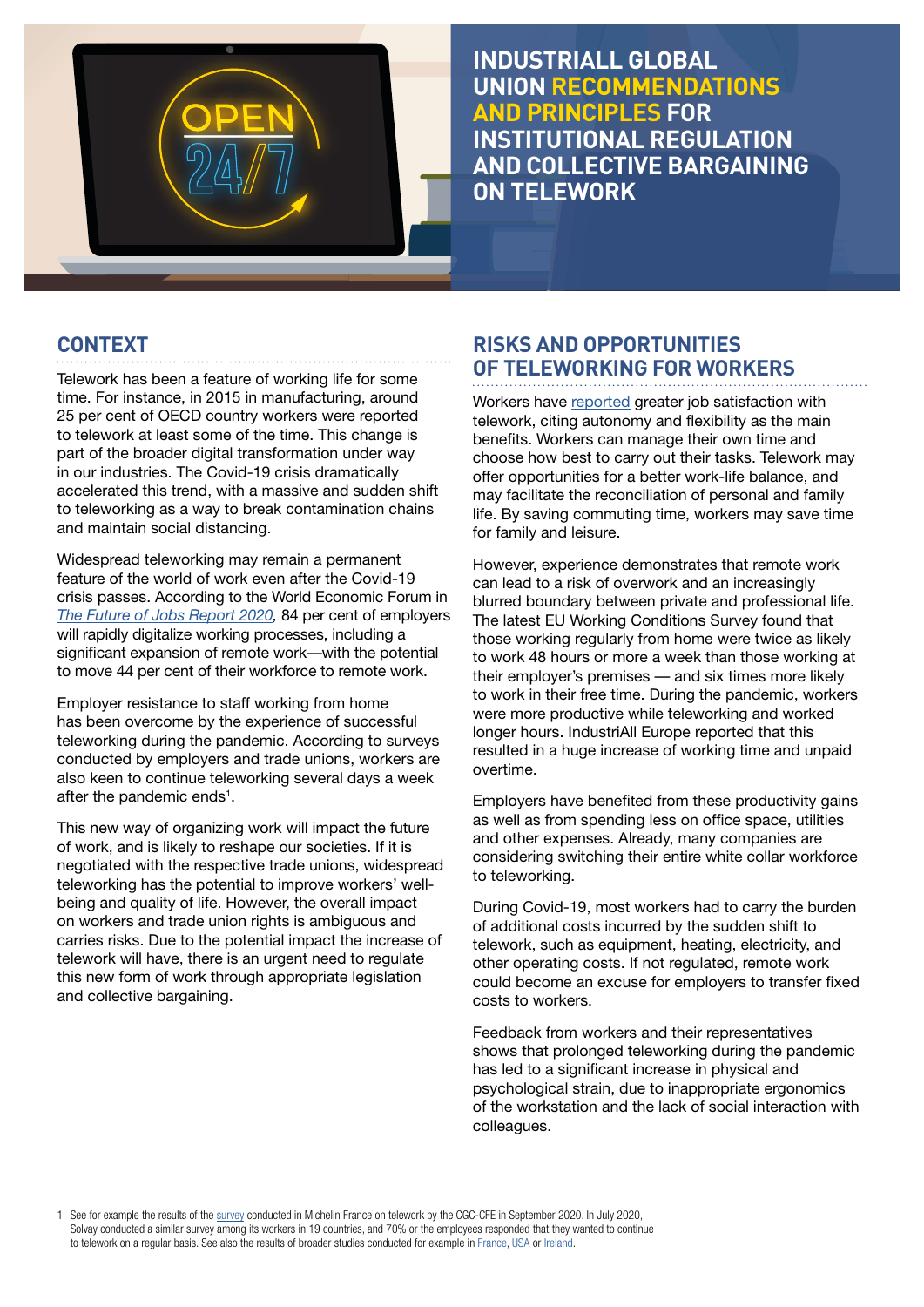

Telework, particularly if it is implemented on a permanent and full-time basis, risks undermining the collective approach to work, weakening the relations between workers and their trade unions. Freedom of association and the collective bargaining rights of remote workers should be safeguarded, especially with the development of new surveillance tools and software enabling employers to monitor the email and web activities of the employees, and analyse workers' level of activism. The development of intrusive surveillance systems represents a serious violation of workers' right to privacy and protection of personal data.

There is also a risk of a two-tier workforce developing, with a divide between workers whose jobs allow them to access telework and enjoy more flexibility, and those whose jobs make this impossible. During the Covid-19 crisis, in manufacturing, energy and mining, there has been a clear divide between office workers who have been able to telework, and production workers who have had to work on site, with lower protection in terms of social distancing. Trade unions must fight to preserve the unity of the workforce.

There is also a risk that telework is perceived as being designed primarily for women workers, to allow them to reconcile paid and unpaid work while failing to eliminate the risks and disadvantages to the health and professional development of women workers. Telework should not be seen as a solution to inequality in the distribution of domestic and childcare work, and should be promoted as a way to grant co-responsibility to both men and women in doing unpaid care and domestic work. Furthermore, telework should not be used as an excuse by governments to delay the development of high quality childcare services.

### **AN URGENT NEED TO REGULATE TELEWORK THROUGH SOCIAL DIALOGUE**

For the reasons outlined above, there is an urgent need to regulate this new form of work. Social dialogue must be central to this regulation. Trade unions must be actively involved in the development of new legislation in this area. Since the start of the Covid-19 crisis, several countries, including Chile, Argentina, the Dominican Republic, Spain and France have implemented new regulations and legislation, some of them through social dialogue with the social partners.

At company level, too, the health crisis has increased the need for the negotiation of agreements or policies on remote work. Collective bargaining at sector, company and workplace levels must play a key role in regulating telework, especially when legislation is weak.

Trade unions must ensure that telework becomes an opportunity for an improved quality of work and life for workers, and that flexibility does not lead to a lack of protection and security.

To reach this goal, social dialogue and collective bargaining should meet the following objectives:

- Maintain a collective approach and avoid the individualization of work.
- Defend and promote trade union rights.
- Ensure a fair and just digital transformation for workers.
- Ensure that access to teleworking is a right open to workers  $\bullet$ meeting transparent and inclusive eligibility criteria, and is neither a privilege nor a punishment granted randomly or arbitrarily.
- Improve the work-life balance and quality of life of workers.
- Ensure that the increased flexibility and autonomy benefits workers.
- Guarantee that this new form of work organization is not an excuse to offer a lower level of protection for workers, especially in terms of health and safety.
- Promote management models based on trust and autonomy.
- $\bullet$ Guarantee that teleworking contributes to gender equality and the promotion of co-responsibility for household work.
- **C** Find the right balance between workers' demand for greater flexibility in their work organization and maintaining optimal protection for workers.
- Allow the savings and gains associated with this new form of work organization brought about by higher productivity and the reduction of real estate costs to be shared with workers.
- $\bullet$  Prevent the abusive use of digital tools and new technology to attack workers' right to privacy and dignity.